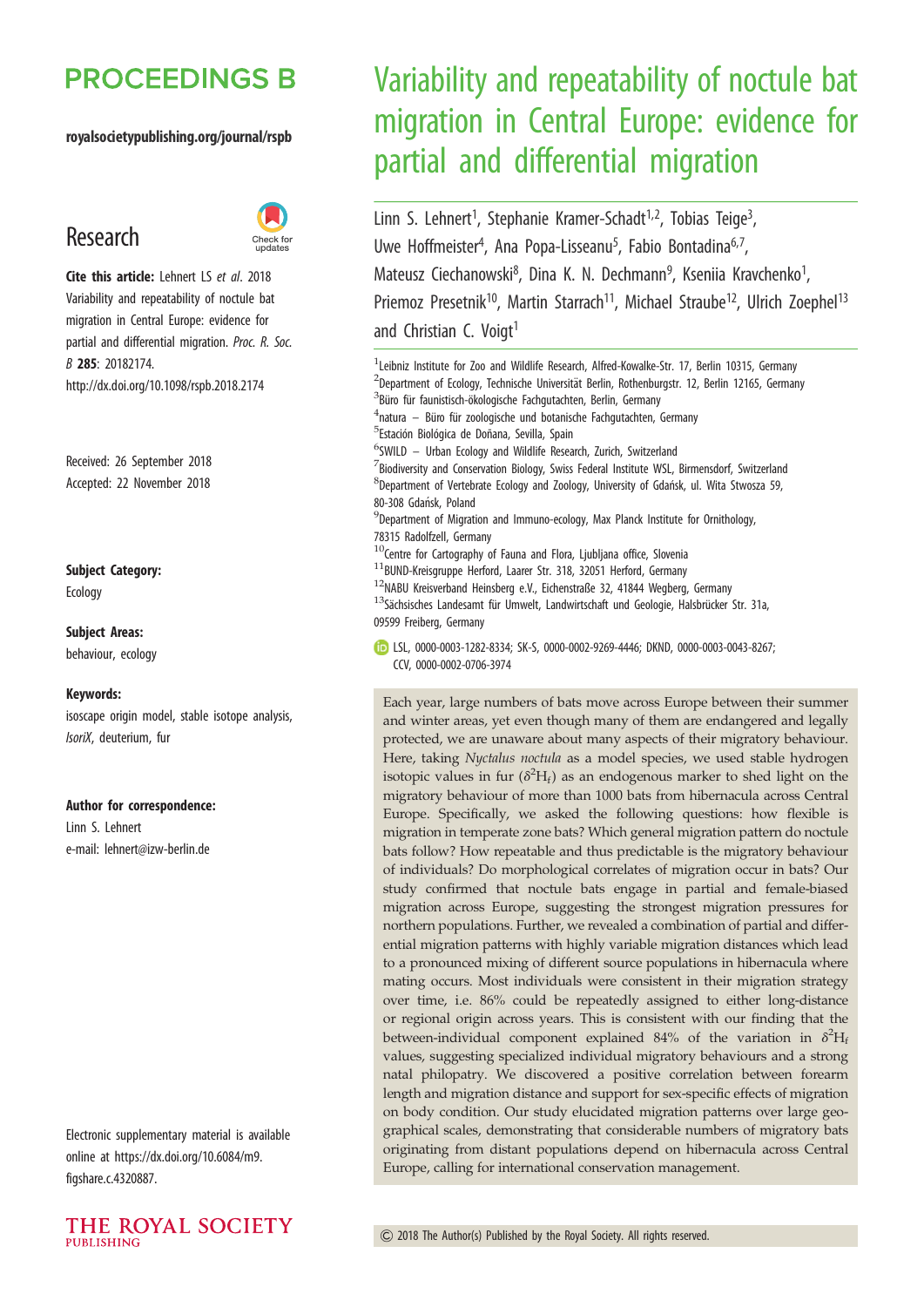## 1. Introduction

The need to survive and reproduce is considered a main driver of seasonal migrations, seeking optimal conditions during breeding while ensuring survival during the rest of the year. As a consequence, migration is most pronounced in regions with strong seasonality such as the temperate zone. A complete migration depicts the simplest case of migration with all individuals of a species behaving in a similar way, e.g. all animals migrate north in spring and return south in winter for animals of the Northern Hemisphere [\[1\]](#page-7-0). However, most realized migration patterns are more complex, displaying various degrees of inter- and intra-population variation, which is thought to occur for different reasons. For example, breeding populations from northern latitudes may depend on wintering areas with milder temperatures or higher winter food availability, while populations at lower latitudes may thrive in their habitat year round. Or animals may differ in some physiological parameters such as energy expenditure of reproduction, which may force only parts of a population (e.g. one sex or certain age classes) to migrate. In birds, typical migration patterns with inter-population variation include, for example, leap-frog migration, where long-distance migratory populations overfly areas of potentially suitable habitats occupied by resident populations ([[2](#page-7-0)], [figure 1\)](#page-2-0). Additionally, some migratory birds show breeding displacement, where one population displaces the other ([[2](#page-7-0)], [figure 1](#page-2-0)). However, the migratory tendency may not only vary between populations but also between individuals of the same population; a pattern called partial migration (e.g. [\[3](#page-7-0)–[5](#page-7-0)]). Furthermore, within populations, animals may not only exhibit differences in migratory tendency per se but also in migration distances, a phenomenon called differential migration [\[6,7\]](#page-7-0). Lastly, individuals with different morphologies may vary in their migratory behaviour, e.g. long-winged birds are known to cover longer distances than short-winged conspecifics [[8](#page-7-0),[9](#page-7-0)].

For birds, two migratory ecophenotypes have been described—obligate and facultative migrants—which are positioned at opposite ends of a continuum [[10\]](#page-7-0). Obligate migration is characterized by regularity, consistency, and predictability across years with respect to timing, directions, and distances [[10\]](#page-7-0). On the contrary, facultative migration may occur as a spontaneous response of birds to adverse environmental conditions. Then, individuals may switch between migratory and sedentary strategies across years depending on the prevailing food availability and climate conditions [\[10](#page-7-0)]. However, while individual migration strategies have been studied in detail for many bird species, (e.g. [\[11](#page-7-0)]), we have only limited knowledge about migratory strategies in bats, a taxon known to perform long-distance migrations of several thousand kilometres as well [\[12](#page-7-0)–[14](#page-7-0)].

Migration in insectivorous bats of the temperate zone consists usually of a seasonal two-way movement between summering and hibernation areas to avoid physiologically challenging climatic conditions by switching to areas with more favourable conditions, e.g. places where insects are more abundant as a food source [[14\]](#page-7-0) or where ambient temperature is ideal for hibernation [\[12](#page-7-0)]. Consequently, selection for migratory behaviour is generally expected to be strongest at higher latitudes where seasonality is most pronounced [\[14](#page-7-0)]. The common noctule bat (Nyctalus noctula), a European tree-dwelling insectivorous bat species, is known to show both sedentary and migratory behaviour [[15,16\]](#page-7-0). Some

individuals may cover distances of up to 1600 km during migration [\[17](#page-7-0)]. Populations are considered to include partial and differential migrants [[12,18](#page-7-0)].

Studying noctule bat colonies in the Netherlands, Van Heerdt and Sluiter observed migration distances ranging between 60 and 900 km, yet at that early period of banding efforts, the authors could not infer a distinct migration pattern for this species [[19,20](#page-7-0)]. Later, Steffens and colleagues reported that Central European populations of N. noctula do not exhibit pronounced migration behaviour similar to other longdistance migrants such as N. leisleri or Pipistrellus nathusii [[15\]](#page-7-0). Further, they highlighted that populations may consist of residents, migrants, and hibernating individuals in the eastern parts of Germany [[15\]](#page-7-0). Migration distances observed for N. noctula banded in Germany ranged between 200 and 800 km. Further, most individuals from populations from eastern Germany, where banding efforts have focused, hibernated in western and southwestern Germany, Switzerland, and adjacent regions [\[15](#page-7-0)].

Banding efforts have mostly taken place in eastern parts of Germany. Accordingly, the picture for noctule bat migration is not yet complete and heavily biased towards sites of previous banding efforts [\[16](#page-7-0)]. Further, no comprehensive data are available for bats within a given hibernacula because usually only a few banded individuals are recaptured by chance and because tree hibernacula are usually not monitored on a regular scale. Therefore, it is unclear to what extent local hibernating bats consist of resident and migrant individuals and whether this ratio changes with latitude [\(figure 1\)](#page-2-0). In addition, no data exist regarding how consistent migratory behaviour is within individual bats and if migratory behaviour is related to certain morphological traits of individuals. A more detailed knowledge of bat migration is strongly needed because increased mortality rates at wind turbines have put migratory bats at risk, despite their protection by U.N. conventions (EUROBATS convention based on agreement from London 1991) and both national and international laws (E.U. Habitat Directive 92/43/CEE; Annexes II and IV; [\[21](#page-7-0),[22\]](#page-7-0)).

Here, we used N. noctula as a model species to investigate the migratory behaviour of male and female bats found in hibernacula across Central Europe, ranging from northern Poland to Slovenia. The terminology used to describe migratory behaviours of bats is inconsistent in the literature. Three categories—sedentary, regional migrants, and long-distance migrants—are often in use, albeit with varying meanings. Following Fleming & Eby [\[14](#page-7-0)] and Hutterer [[16\]](#page-7-0), we consider movements less than 50 km as non-migratory behaviour and bat individuals moving within this range throughout the year as sedentary. Yet, we acknowledge that observed migration distances suggest a continuum of migratory behaviour for noctule bats. In past studies, authors have mostly used an arbitrary distinction between regional and long-distance migrants, usually in response to some methodological constraints. For example, based on the spatial resolution of isoscape origin models in Europe, we have used a threshold distance of 400 km between summer and wintering areas to separate long-distance migrating from regional noctule bats, i.e. bats within this range could not be distinguished using fur stable hydrogen isotope ratios ( $\delta^2$ H<sub>f</sub>) ([[23\]](#page-7-0); see electronic supplementary material). For consistency, we will continue working with the terms regional migrants (including local bats) and long-distance migrants.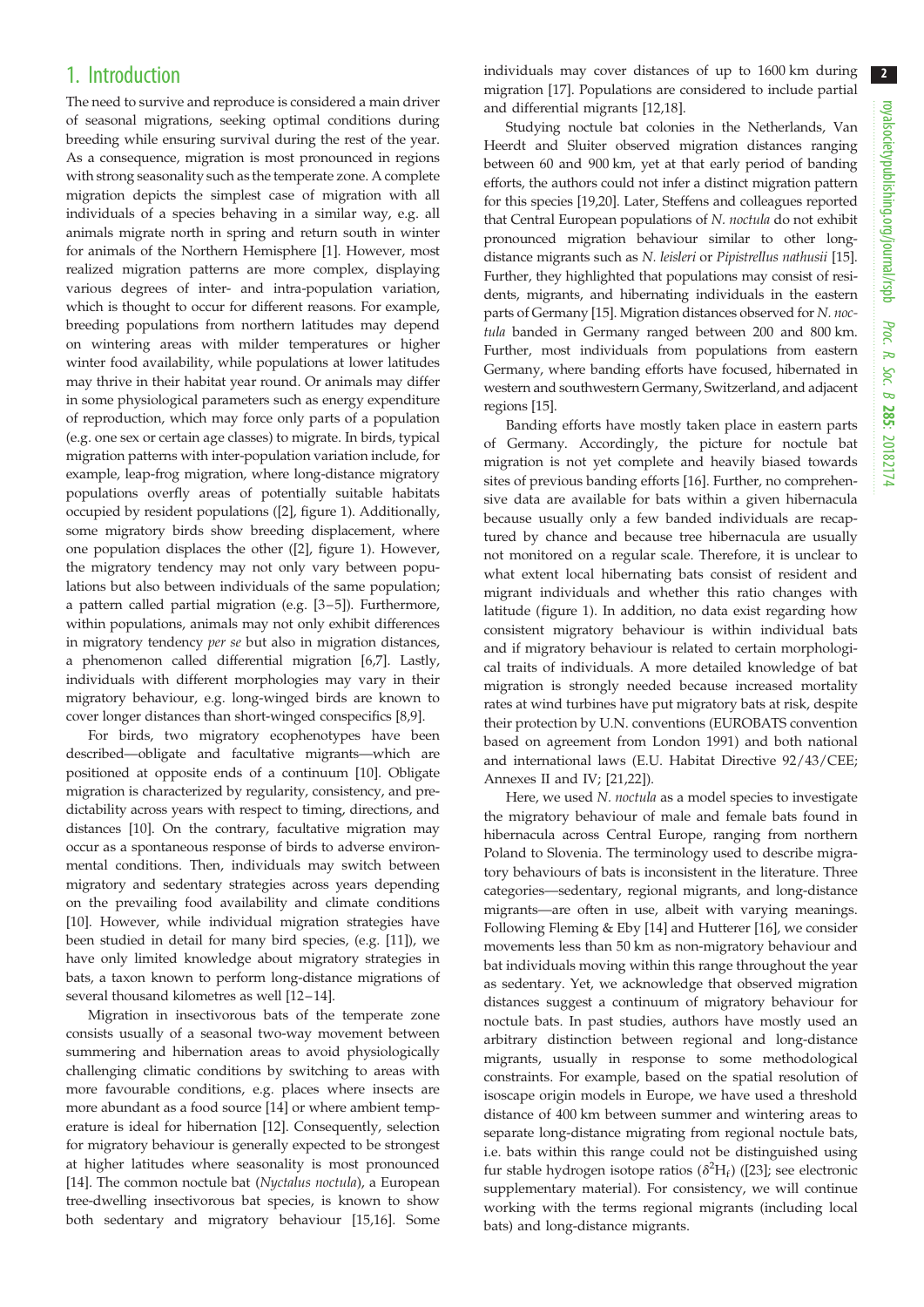<span id="page-2-0"></span>

Figure 1. Schematic representation of alternative patterns of noctule bat migration in Europe. Blue-shaded circles depict populations (full circle  $= 100\%$  of animals) within areas (A-D) of distinct environmental isotopic composition (so-called isoclines). (a) Leap-frog migration: animals from northern breeding populations overfly more central populations to reach southernmost wintering areas. (b) Post-breeding displacement: post-breeding animals of northern populations migrate south and displace animals from these areas which in turn move further south for hibernation. (c) Partial migration variant 1: only a proportion of animals from northern populations migrates south to hibernacula at varying distances from the breeding site. (d) Partial migration variant 2: migratory individuals occur in all breeding colonies across Europe joining hibernacula at varying distances from the breeding site.

On the population level, we asked which general migration pattern(s) do noctule bats show in Central Europe (figure 1)? And, does migration vary across a broad geographical range? To answer these two questions, we used isoscape origin models based on  $\delta^2H_f$  to illuminate the connectivity between summering and hibernation areas of noctule bats in Europe. Based on information from banding efforts (e.g. [\[24](#page-7-0)]) and our previous studies on N. noctula in northern Germany [[18,23](#page-7-0)], we hypothesized that common noctules are partial migrants. We predicted finding long-distance migrants in all hibernacula but with the majority of individuals being of regional origin. Furthermore, we hypothesized northern populations would experience stronger migration pressure and consequently predicted a decrease in the number of longdistance migrants in hibernacula from north to south. In order to uncover migration patterns more clearly, we took prevailing bird migration patterns as a template to test for consistent patterns in the measured  $\delta^2H_f$  values. We expected that, if migratory noctule bats followed a leap-frog pattern, we would find many individuals with relatively low  $\delta^2H_f$  values (northern origin) in the southernmost regions and a majority of regional individuals in hibernacula of mid-latitudes. However, in the case of displacement migration, we expected to find (a) step-like southward movements for hibernation with characteristic  $\delta^2 H_f$  values in the different breeding populations, (b) consistent migration distances (as suggested by  $\delta^2 H_f$  values discriminating between wintering and breeding site) and, (c) matching numbers of 'displacing' and 'displaced' individuals.

On the individual level, we asked how repeatable and thus predictable migratory behaviour of individuals is. Further, we asked if the estimated summer origin of animals is related to certain morphological traits, such as forearm length and body condition. For the latter two questions, we focused on a hibernacula close to Berlin for which we had comprehensive multi-year data, including morphological measures of individually marked noctules. Based on the proposed migratory flexibility, we hypothesized that noctules are facultative migrants. Consequently, we predicted that individuals would readily switch their migration strategy between years and that intra-individual variation in stable isotope signals from different years would be high.

We then tested the explanatory power of specific morphological traits in explaining measured  $\delta^2 H_f$  values. We hypothesized that—in analogy to birds—morphological correlates of migration occur in bats [\[8,9\]](#page-7-0). Thus, we predicted that individuals with long forearms would preferentially conduct long-distance migrations. We furthermore investigated if bats show condition-dependent migration, similar to birds (e.g. [\[25](#page-7-0)]). We predicted migrants to be in significantly better body condition compared to regionals if N. noctula followed condition-dependent migration. Lastly, we tested if male and female noctules differed in their migratory behaviour on a larger geographical scale, because previous banding and isoscape origin studies indicated sex-related differences [\[15](#page-7-0),[16,18\]](#page-7-0).

## 2. Material and methods

#### (a) Collection and analysis of samples

Between 2007 and 2016, we collected 1170 fur samples of 1078 male and female N. noctula encountered either during hibernacula monitoring activities or while rescuing disturbed winter colonies at the beginning of hibernation in Germany, Switzerland, Poland, and Slovenia (electronic supplementary material, figure S1). Seventy-nine individuals from Berlin-Brandenburg were recaptured at least once in different years. Work was conducted under the following permit numbers: 120/2013 and FIBL1/12 for Switzerland, 86.44-12-0299/20155, 10315/12 and 4440-236- NF/001-2008 for Germany, DOPog-4201-04A-1/2002 for Poland, and 35601-35/2010-6 for Slovenia. For each individual capture, we collected a small tuft of fur from the dorsal pelage, recorded the sex and, at selected sites, measured forearm length (mm) and body mass (g) using a caliper and handheld balance, respectively. We pooled isotopic data from individuals of hibernacula in close proximity (100 km) and considered them as coming from one sampling region. For reasons of simplicity, we refer to 'hibernacula area', yet acknowledge that animals may come from several sites within each area. Dry fur samples were sent to the Leibniz Institute for Zoo and Wildlife Research (Berlin) for stable isotope analyses. Technical details related to the analysis of the stable isotope ratios of the non-exchangeable portion of the hydrogen in fur keratin ( $\delta^2 H_f$ ; ‰) are reported in Popa-Lisseanu et al. [[26](#page-7-0)]) and in the electronic supplementary material. Details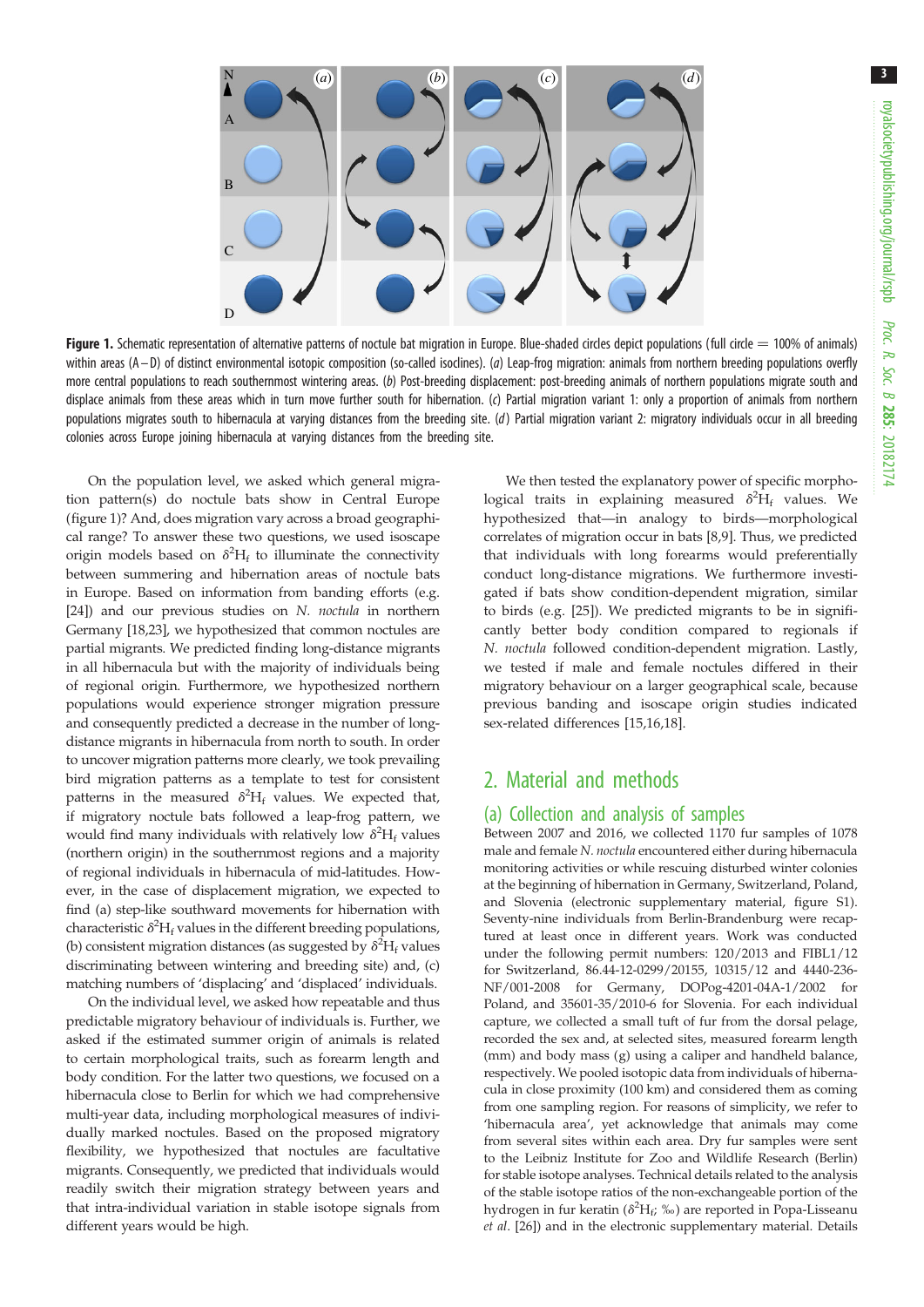on sex (males, females), morphological parameters,  $\delta^2 H_f$  values, and sampling region of the hibernating noctule bats can be found in electronic supplementary material, table S1.

## (b) Variability of migratory behaviour in noctule bats (migration patterns)

To investigate general migration patterns of noctule bats in Central Europe, we illuminated the connectivity between summering and hibernation areas via isoscape origin models based on  $\delta^2 H_f$  values. Isoscape origin modelling uses information on large-scale isotopic patterns in meteoric waters across continents to track migratory movements of animals [\[18,27\]](#page-7-0) because  $\delta^2H_f$ values reflect the variation of stable hydrogen isotope ratios in precipitation water  $(\delta^2H_p)$  assimilated by animals along the food chain [[28](#page-7-0)]. To delineate the origin of hibernating N. noctula in the  $\delta^2\mathrm{H}_{\mathrm{p}}$  isoscape of Europe, we established a relationship between  $\delta^2\mathrm{H}_{\mathrm{f}}$  values of local, non-migrating bats and  $\delta^2\mathrm{H}_{\mathrm{p}}$ values of the corresponding sites, accounting for potential geospatial assignment errors.

All statistical analyses were performed in R v. 3.4.1 [[29](#page-7-0)] using the R package '*IsoriX'* (v. 0.4-1) [[30](#page-7-0)]. Briefly, we used  $\delta^2H_p$  values of Europe available from the Global Network of Isotopes in Precipitation [\[31](#page-8-0)] to fit a geostatistical mixed model, approximating the relationship between topographic features of a location and its mean annual  $\delta^2 H_p$  signature. In *'IsoriX'*, the mean isotopic values and their associated residual dispersion variance are both fitted in a spatially explicit manner. Subsequently, we built a  $\delta^2\mathrm{H}_\mathrm{p}$  isoscape for Europe (electronic supplementary material, figure S1), using the geospatial model to predict the spatial distribution of  $\delta^2 H_p$  values in our area of interest. In a next step, we used a linear mixed-effects model (LMM) to fit  $\delta^2 H_f$  values as a linear function of  $\delta^2H_p$  values [\[30](#page-7-0)]. The fixed-effect regression equation read:  $\delta^2 H_p = 33.39 + 1.087 * \delta^2 H_f$  (see electronic supplementary material, 'Noctule bat calibration model' for details). This LMM accounts for the uncertainty stemming from both the calibration data and the inferred isoscape.

For the origin assignment, individuals with similar  $\delta^2\mathrm{H}_{\mathrm{f}}$  values were pooled into five (arbitrarily chosen) 10 ‰ bins (A–E; electronic supplementary material, table S2) to facilitate geographical representation. Some individuals (5.7% of samples;  $n = 63$ ) had  $\delta^2 H_f$  values not covered by the range of our calibration model and were therefore excluded (electronic supplementary material, table S2, column X). During the assignment procedure, which controlled for uncertainty stemming from both model fits (geostatistical model and calibration model), we tested for each location across the isoscape to determine if it had a similar isotopic signature as the unknown origin of given individuals [[30](#page-7-0)]. Finally, assignments were visualized highlighting areas with high origin probabilities [\(figure 2](#page-4-0)).

To test for partial and differential migration, we studied the composition of noctule bats in hibernacula. We identified migratory individuals using the parameters of our calibration model (see above). Based on the regression relationship and the associated uncertainty, individuals were classified as either regional or long-distance migrants if individual  $\delta^2H_f$  values were inside or outside of the 95% confidence interval of the expected  $\delta^2 H_f$  values for the specific site, respectively.

We explored whether northern populations experience stronger migration pressure by testing for a decrease in the number of long-distance migrants in hibernacula from north to south. To account for different sample sizes in hibernacula, we used a bootstrapping approach when testing for differences in the proportion of long-distance migrants between hibernacula (see electronic supplementary material).

Moreover, we explored sex-related differences in migratory behaviour within the categories 'regional' and 'long-distance', testing measured  $\delta^2 H_f$  values of regional and long-distance

migrants using the t-test and Mann –Whitney–Wilcoxon test, respectively. For this, we considered data from the Berlin-Brandenburg hibernacula area only, because we obtained the largest dataset from there.

## (c) Repeatability of individual migratory behaviour

For studying individual migration strategies, we used data of individually marked noctules ( $n = 120$ ) recaptured in different years in a hibernacula in northeast Germany. Based on our regression model, we distinguished between long-distance and regional migrants for each year of capture. For 79 individuals, we obtained fur samples from at least 2 years and were thus able to monitor migratory behaviour and its variation over time. Finally, we conducted a variance component analysis in RInSp (R package [[33](#page-8-0)]), assuming that if individual migratory behaviours are highly specialized, within-individual variability in  $\delta^2 H_f$  values is lower than between-individual variability, i.e. the majority of isotopic variance is explained by between-individual variation [[34](#page-8-0)].

#### (d) Morphological correlates of migration

To test whether morphology explains migratory distance, we assessed the importance of specific phenotypic morphological traits in explaining the measured  $\delta^2 H_f$  values. We fitted an LMM exploring the influence of the explanatory variables 'forearm length', 'body condition' [body mass (g) divided by forearm length (mm)], and their interaction with 'sex' on the dependent variable  $\delta^2 H_f$  (see electronic supplementary material).

## 3. Results

# (a) Variability of migratory behaviour in noctule bats (migration patterns)

We studied the likely summer origin of 1078 noctule bats (1170 fur samples) from seven hibernacula in Central Europe. Our isoscape origin models based on  $\delta^2 H_f$  values documented that these bats originated from a relatively large geographical area, reaching from Central Europe via Fennoscandia and the eastern Baltic countries to Belarus and Russia [\(figure 2](#page-4-0)). Long-distance migrants were found in all hibernacula, albeit at varying numbers ([table 1](#page-5-0)). Multiple pair-wise comparisons (Dunn's test) revealed that the proportions of long-distance migrants varied between hibernacula showing a general decrease from higher to lower latitudes: FC Schleswig-Holstein  $(38\%)$  > FC North-Rhine-Westphalia (29%) > FC Berlin-Brandenburg (19%) > Poland (16%) > Switzerland (13.7%) > FC Saxony (6.6%) > Slovenia (3.5%) (bootstrap results; but see [table 1](#page-5-0)).

For long-distance migrants, we detected unbalanced sex ratios in all hibernacula, with females outnumbering males in six out of seven sites ([table 1\)](#page-5-0). For regional bats, sex ratios were more balanced; however, females were also found more often than males in four out of seven hibernacula [\(table 1\)](#page-5-0). Significant sex-related differences in  $\delta^2 H_f$  values were found for regional individuals (*t*-test:  $p < 0.001$ ) but not for long-distance migrants (Wilcoxon:  $p = 0.26$ ).  $\delta^2 H_f$  values of regional females were lower than those of male conspecifics (mean  $\delta^2 H_f$  females:  $-93.1$  ‰; mean  $\delta^2$ H<sub>f</sub> males:  $-90.2$  ‰).

## (b) Repeatability of individual migratory behaviour

Periods between first and last recapture of individually marked noctules ranged between 1 and 12 years (median  $=$  5 years; electronic supplementary material, figure S2). In 41 banded bats, we obtained fur samples only once (20% long-distance migrants,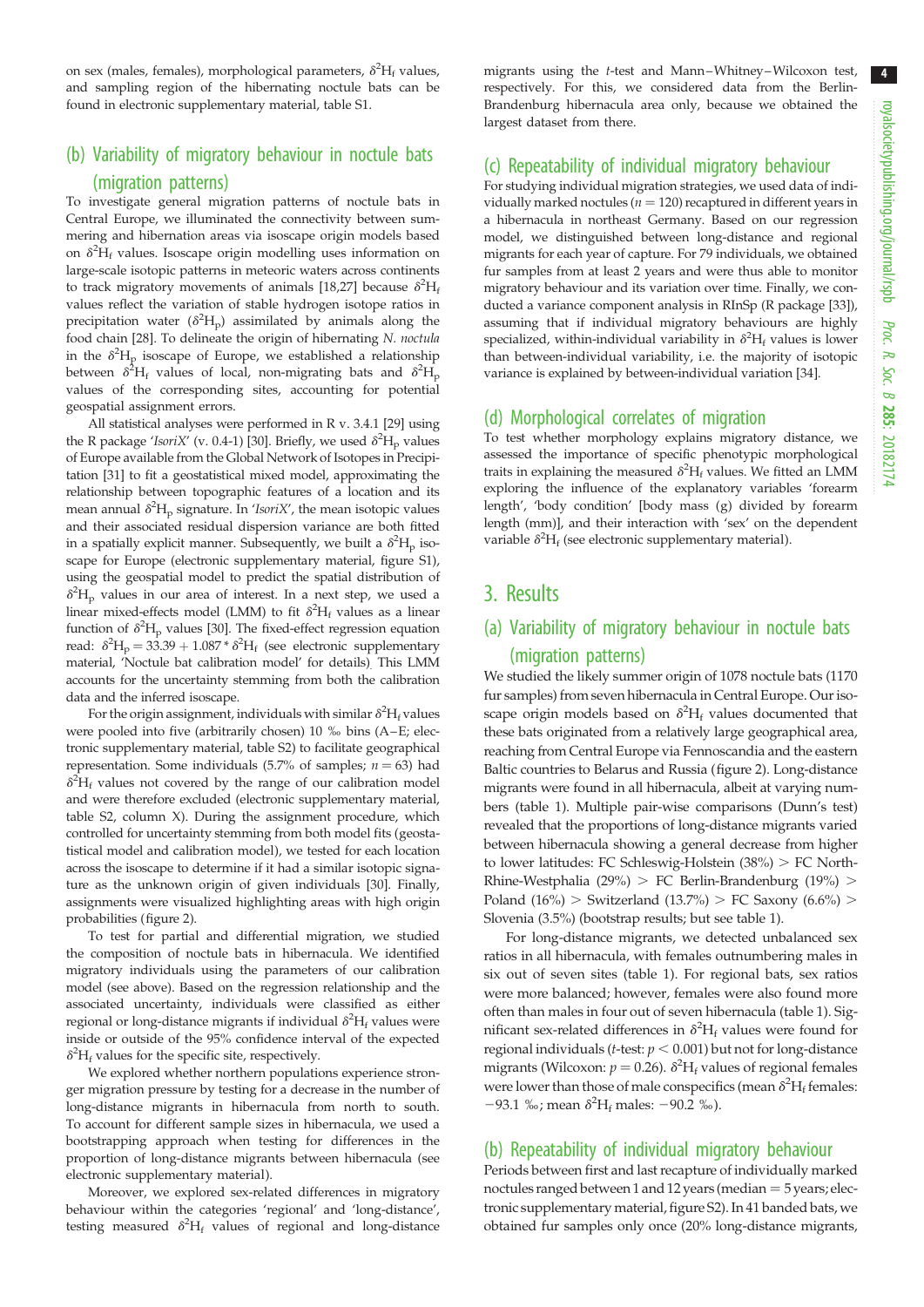<span id="page-4-0"></span>

Figure 2. Predicted geographical provenance of about 1100 common noctule bats (Nyctalus noctula) from seven hibernacula (pie charts) in Central Europe. Based on measured stable isotope ratios in the non-exchangeable hydrogen of fur keratin ( $\delta^2H_f$ ), animals were assigned to five pre-defined  $\delta^2H_f$  bins (electronic supplementary material, table S2), which were then mapped as areas of likely geographical origin  $(a-e)$ . Geographical areas marked in green indicate areas of likely summer origin while grey areas indicate areas of unlikely breeding origin. Areas falling outside the distribution range of Nyctalus noctula according to the International Union for Conservation of Nature (IUCN) [[32](#page-8-0)] are overlaid with a striped layer. Further, mountain ranges beyond 400 m elevation were excluded as likely areas of origin because common noctules are a lowland species [[17](#page-7-0)]. Pie charts indicate the proportion of animals from each hibernacula assigned to the specific area of likely origin marked in green.

80% regionals). In 79 other individuals, we obtained aminimum of two fur samples (electronic supplementary material, figure S3). Eighty-six per cent of these noctules showed no variability in their migratory behaviours over time (15% long-distance migrants; 85% regionals) [\(figure 3](#page-5-0)). The remaining individuals showed variability over time, i.e. they switched between long-distance and regional migratory behaviours [\(figure 3](#page-5-0)). Fourty-eight per cent of long-distance migrants showed no variability in migratory behaviour over time. Furthermore, a variance component analysis indicated that between-individual variation explained 84% of the variation in  $\delta^2H_f$  values and within-individual variation explained 16%.

## (c) Morphological correlates of migration

The final model in explaining  $\delta^2 H_f$  values contained 'forearm length', 'body condition', 'sex', and the interaction between 'sex' and 'body condition' as significant variables (conditional  $R^2 = 0.70$ , electronic supplementary material, table S3). Forearm length in both sexes increased with decreasing (more negative)  $\delta^2 H_f$  values (electronic supplementary material. figure S4). The effect of  $\delta^2H_f$  values on body condition was sex-specific with male body condition improving with increasing  $\delta^2 H_f$  values (typical for regionals) and female body condition showing the opposite trend (electronic supplementary material, figure S4). We did not detect any collinearity in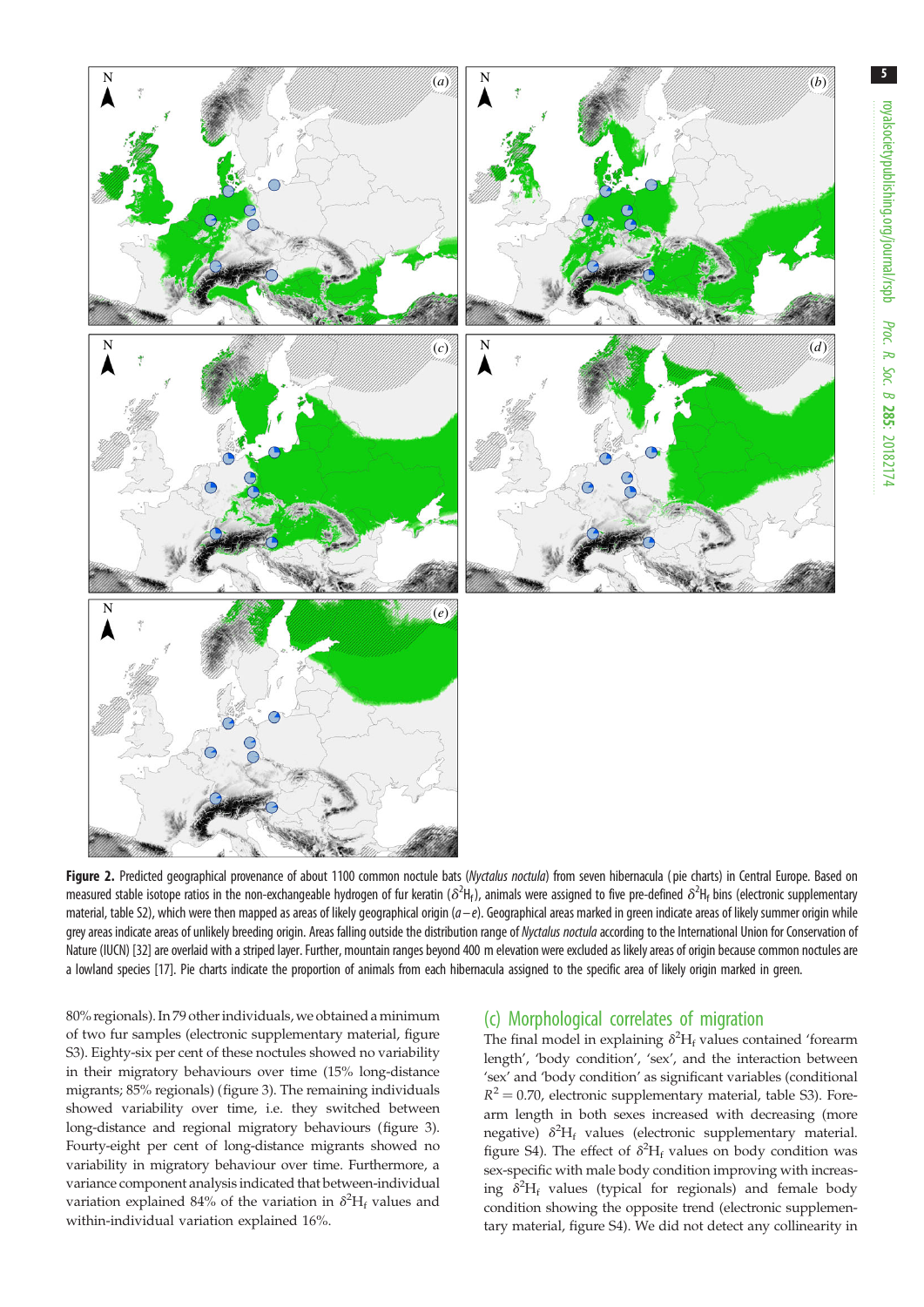<span id="page-5-0"></span>

Figure 3. Variation of migratory behaviour in individual bats recaptured in different years. The summer origin of individuals was identified based on measured stable isotope ratios in the non-exchangeable hydrogen of fur keratin ( $\delta^2$ H<sub>f</sub>) for each capture event and individuals were assigned to two categories—long-distance migrant or regional—for the specific year. Assignments were listed for each recapture and years in which bats were absent from the hibernacula are indicated by '...'. The majority of common noctule bats (Nyctalus noctula) exhibited invariable migratory behaviour with either only regional (58) or migratory behaviour (10). Only 11 out of 79 individuals showed variable migratory behaviour.

| <b>Table 1.</b> Number, sex (males, females, n.a., not available), and stable isotope ratios in the non-exchangeable hydrogen of fur keratin ( $\delta^2$ H <sub>6</sub> ‰; mean $\pm$ s.d.) |  |
|----------------------------------------------------------------------------------------------------------------------------------------------------------------------------------------------|--|
| of migrant and regional common noctules (Nyctalus noctula) found in hibernacula across Central Europe. Note that numbers for FC Berlin-Brandenburg include                                   |  |
| 92 recaptures of 79 individuals.                                                                                                                                                             |  |

|                                     | long-distance migrants |                    |                | regional |                       |                |  |
|-------------------------------------|------------------------|--------------------|----------------|----------|-----------------------|----------------|--|
| sampling regions                    | %                      | total $(m/f/n.a.)$ | $\delta^2 H_f$ | %        | total $(m/f/n.a.)$    | $\delta^2 H_f$ |  |
| FC Schleswig-Holstein (Germany)     | 38                     | $95(22/73/-)$      | $-111.6 + 8.8$ | 62       | $154(60/94/-)$        | $-92.1 + 6.1$  |  |
| FC North Rhine-Westphalia (Germany) | 30                     | $17(2/15/-)$       | $-108.6 + 7.0$ | 70       | $40(20/20/-)$         | $-88.1 + 7.3$  |  |
| FC Berlin-Brandenburg (Germany)     | 19                     | 133 (35/89/9)      | $-116.8 + 9.2$ | -81      | 571 (244/280/47)      | $-91.4 + 8.3$  |  |
| FC Saxony (Germany)                 |                        | $3(0/3/-)$         | $-122.4$       | 94       | $43(12/31/-)$         | $-96.4 + 7.2$  |  |
| Poland                              | 16                     | $6(2/4/-)$         | $-120.8 + 4.6$ | 84       | $32(16/16/-)$         | $-100.6 + 6.8$ |  |
| Switzerland                         | 14                     | $7(4/3/-)$         | $-127.9 + 3.6$ | 86       | $43(17/26/-)$         | $-97.6 + 8.9$  |  |
| Slovenia                            | 4                      | $(0/1/-)$          | $-115.8$       | 96       | $25(7/18/-)$          | $-94.6 + 10.0$ |  |
|                                     | 22% (262 individuals)  |                    |                |          | 78% (908 individuals) |                |  |

the predictor variables of the LMM ( $|r| < 0.5$ ). The model containing 'animal ID' as the random intercept performed best, as indicated by minimization of Akaike Information Criterion (AIC). Removing the non-significant interaction between 'sex' and 'forearm length' from the full model had no significant effect according to the likelihood ratio test.

## 4. Discussion

# (a) Variability of migratory behaviour in noctule bats (migration patterns)

Here, we present the first study examining the migratory behaviours of groups of common noctule bats found in hibernacula spread across Central Europe. As predicted, our data demonstrate a high variability of migratory behaviour and thus provide evidence for partial migration in N. noctula not only in northern populations but across Central Europe. Thus, our study substantially expands knowledge beyond the geographical range covered by previous banding efforts [[15\]](#page-7-0). As expected, we found that the majority of hibernating individuals were regional migrants, i.e. they originated from populations located within the same  $\delta^2 H_p$  isocline as their respective hibernacula. However, long-distance migrants originating from large catchment areas were documented for all hibernacula, demonstrating that long-distance migrants depend on intact hibernacula throughout Central Europe. This finding adds further to previous results from northern Germany [\[23](#page-7-0)], highlighting the importance of maintaining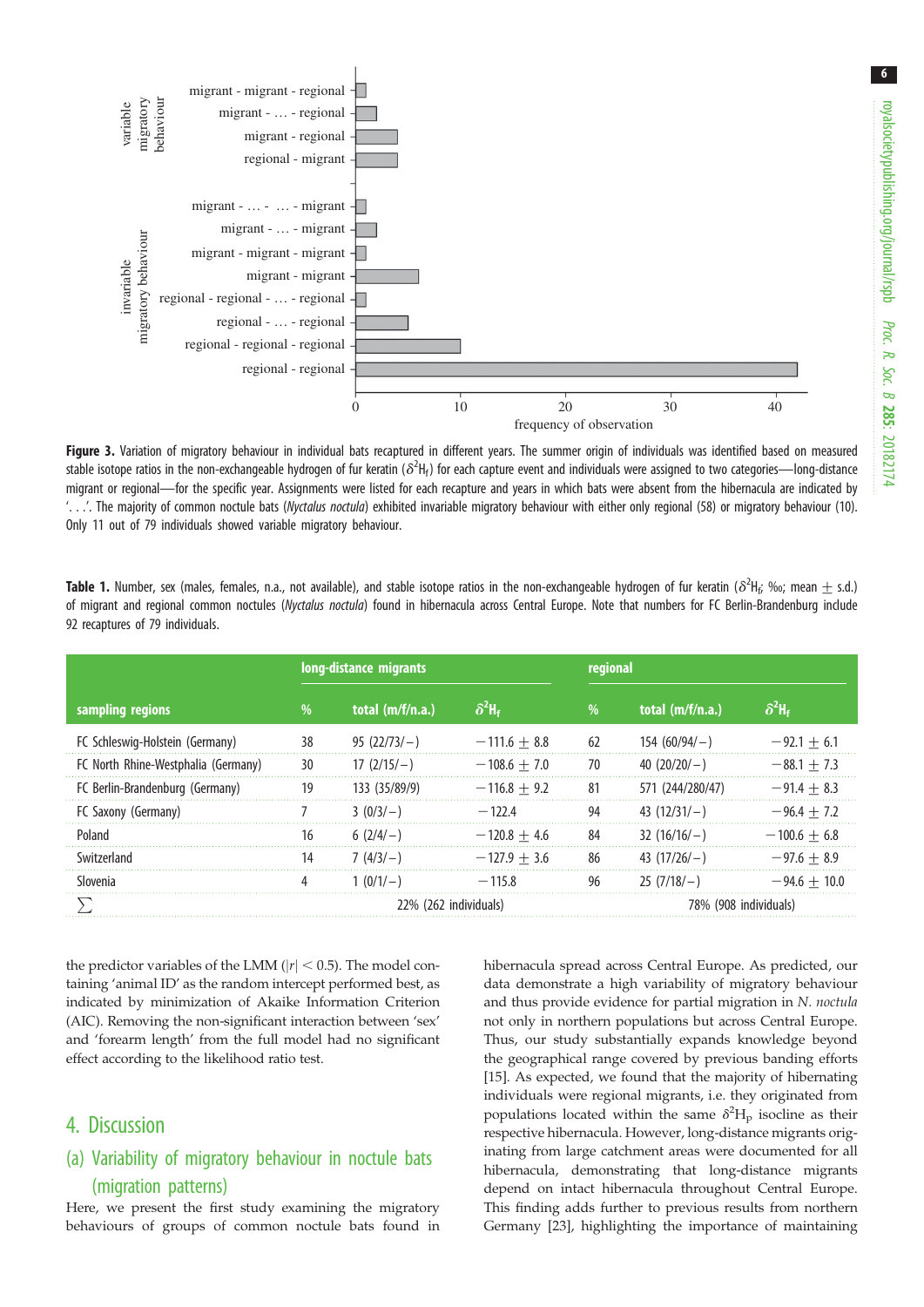natural and possibly establishing artificial hibernacula as part of national and international conservation efforts.

In line with our prediction, we found a latitudinal gradient in the proportion of long-distance and regional migrants with higher proportions of long-distance migrants documented for hibernacula in northern regions than in southern areas. However, the majority of long-distance migrants consistently originated from isoclines adjacent to the sampling regions. This matches well with observations of bats banded in eastern Germany with a peak in migration distance around 500 km [\[15,23](#page-7-0)]. In general, the migration pattern observed in N. noctula neither completely corresponds to leap-frog nor to displacement migration. Instead, our results rather indicate that migratory individuals occur in all breeding colonies across Europe joining hibernacula at varying distances from summer areas [\(figure 1,](#page-2-0) Partial migration variant 2). Since noctule bats mate during migration and also in hibernacula, the combination of partial migration and highly variable migration distances promotes continuous genetic mixing of populations that are separated during the breeding season and likely contributes substantially to the panmictic genepool described for European noctule bats [\[35](#page-8-0)].

Past studies proposed differences in covered migration distances between sexes for N. noctula, with females travelling longer distances than males [\[12](#page-7-0),[18](#page-7-0),[36\]](#page-8-0). As expected, our isotopic data provide further evidence for differential migration in noctule bats over large geographical scales. Possibly, female noctules travel further north to benefit from high insect biomass production at northern latitudes during the period of high energetic requirements, i.e. pregnancy and lactation, whereas males remain in the area where they mate with females during migration and hibernation.

The observation of lower  $\delta^2H_f$  values for regional females compared to those of regional males suggests a similar differential migration pattern on the smaller, regional scale. Naturally, differential migration must not be limited to sexrelated effects but likely involves differences based on age and reproductive status as well. These are important questions for improving conservation efforts, which need to be addressed in future research. Although migratory females clearly outnumbered males, considerable numbers of males were identified as migrants in some hibernacula, demonstrating that males may migrate long distances as well. However, because male noctules are hypothesized to disperse primarily in early life and to remain sedentary thereafter [[37](#page-8-0)], the recorded male long-distance migrants could represent freshly dispersed individuals when hibernating for the first time.

In North America, migratory bats exhibit differential migratory behaviours as well (Lasionycteris noctivagans; [\[38](#page-8-0)], Lasiurus cinereus, and L. borealis [\[39](#page-8-0)]). Yet, it is difficult to compare migration patterns between continents, because information on wintering areas or hibernacula is sketchy for North America [[40\]](#page-8-0). Thus, it is impossible to infer the catchment area and the level of partial migration over a larger geographical range for North American bats. However, based on isotopic data, it is apparent that both North American and European bats engage in continental-wide migration (this study [\[39,41](#page-8-0),[42](#page-8-0)]).

The isoscape origin approach used here to study migration patterns in noctule bats underlies a couple of assumptions which are discussed in detail in the section on assumptions and potential biases of the isoscape origin approach (see electronic supplementary material).

### (b) Repeatability of individual migratory behaviour

Recently, ecosystems change dramatically due to a variety of anthropogenic factors, such as urbanization, agriculture, and climate change. Flexibility in individual migration strategies could constitute a powerful tool to cope with rapidly changing conditions and thus has the potential to enhance both resistance and resilience of bat populations. Our study is the first to test the repeatability of migration strategies in individually marked hibernating bats over several years. In contrast to our expectation, we found that individual migratory behaviours are highly specialized and show little variability over time with the vast majority of individuals either migrating each year or displaying signs of residency. Overall, only 14% of studied individuals showed variability in migration strategy over time, possibly indicating that migratory flexibility on the individual level may be limited to a small proportion of individuals within a given population. Individuals that migrated consistently were mostly females, providing further evidence for female-biased migration and female philopatry in noctule bats (e.g. [[43,44\]](#page-8-0)). By contrast, males are hypothesized to remain in a small geographically confined area for most of their life [[37\]](#page-8-0). However, 30% of animals showing variability in migratory behaviour over time were males, demonstrating that a small portion of males may occasionally conduct long-distance migrations.

Moreover, our data demonstrate site fidelity of noctule bats towards hibernacula—whatever the distance to reach them—which poses interesting questions for future research on how juvenile bats learn where suitable hibernation sites are located and at what point in life they establish a tradition to hibernate at specific locations.

## (c) Morphological correlates of migration

As predicted, we observed a negative correlation between forearm length and  $\delta^2H_f$  values in noctule bats, suggesting that migratory individuals had longer forearms than individuals with a more regional origin; a pattern observed in several bird species [\[45,46](#page-8-0)]. Additionally, we detected the sex-specific effects of  $\delta^2 H_f$  values on body condition. While males seem to be in better body condition if they remain close to their hibernation area year round, females appear to benefit from migrating to northern summering areas. These findings add directly to our previous results from isoscape origin models providing strong support for female-biased migration in N. noctula. Further, we tested whether the detected sex-specific response of body condition to migration could be linked to the development of body condition over the course of hibernation (see electronic supplementary material for analyses). We found no indication for a sex-specific impact of hibernation on body condition. In general, amount of energy spent during hibernation seems to be directly linked to the initial body condition in autumn, with animals entering hibernation in good body condition using more energy than animals with less energy reserves. In line with this, Dechmann et al. [[47\]](#page-8-0) found that spring migration decision in female noctules is not correlated with the initial spring body condition or the fattening period, which modulates departure decisions in birds, but rather linked to environmental conditions optimal for migration. Reasons for the observed sex-related differences in migratory tendency and 'migratory benefit' in terms of body condition gain may therefore rather be found in the territorial autumn behaviours of males [\[20](#page-7-0)[,48](#page-8-0)].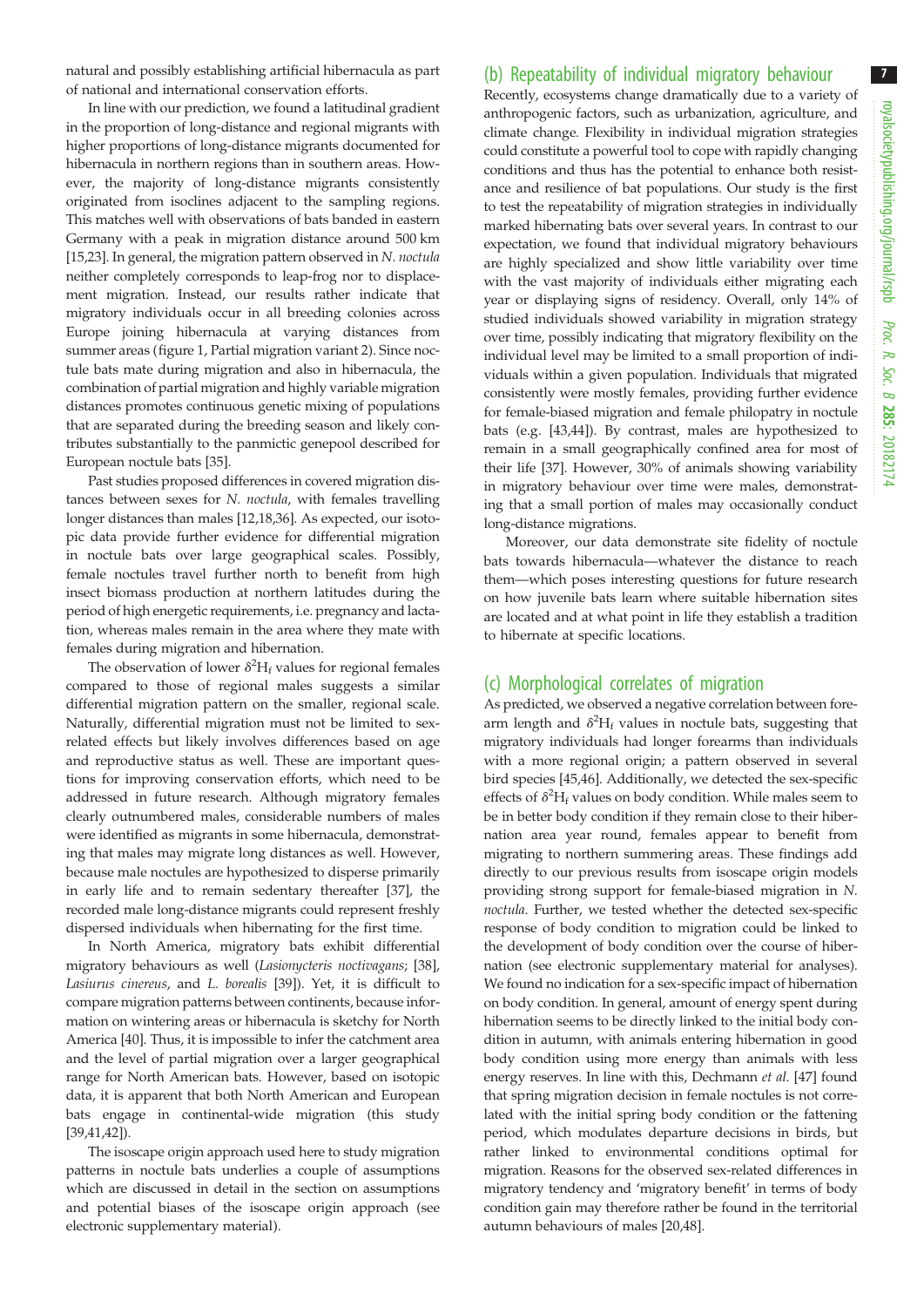# <span id="page-7-0"></span>5. Conclusion

Using a stable isotope approach, we revealed patterns of partial and differential migration in the common noctule bat, N. noctula, across large parts of Europe, uncovering a latitudinal gradient in migratory activity with highest migration pressures on northern populations and providing evidence for female-biased migration. We showed that a considerable fraction of noctule bats is faithful both to their wintering as well as summer habitats and that phenotypic migratory behaviours—even in a partially migratory species—appear to be more invariable than expected.

Our findings call for careful management of known hibernacula of migratory bat species, because individuals are loyal to specific hibernacula and because the geographical catchment area of a given hibernacula is large.

Ethics. Work was conducted under the following permits issued by the relevant national or federal authorities: 120/2013 and FIBL1/12 for Switzerland, 86.44-12-0299/20155, 10315/12 and 4440-236-NF/0012008 for Germany, DOPog-4201-04A-1/2002 for Poland, and 35601- 35/2010-6 for Slovenia.

Data accessibility. The dataset supporting this article is available in the electronic supplementary material.

Authors' contributions. L.S.L. and C.C.V. conceived the ideas and designed methodology; L.S.L., T.T., U.H., A.P.-L., F.B., M.C., D.K.N.D., K.K., P.P., Ma.S., Mi.S., U.Z., and C.C.V. collected the data; L.S.L. and S.K.S. analysed the data; L.S.L. led the writing of the manuscript. All authors contributed critically to the drafts and gave final approval for publication.

Competing interests. We have no competing interests.

Funding. L.S.L. was supported by a Landesgraduierten-Fellowship (Berlin).

Acknowledgements. We thank Anja Luckner, Karin Grassow, Doris Fichte, and Yvonne Klaar from the IZW stable isotope laboratory for isotope analyses. We thank Alexandre Courtiol for his highly constructive comments that substantially improved the manuscript. We are indebted to Andres Beck, Martin Biedermann, Inken Karst, Angelika Meschede, and Wigbert Schorcht for their support during fieldwork. L.S.L. was supported by a Landesgraduierten-Fellowship (Berlin).

# **References**

- 1. Dingle H, Drake VA. 2007 What is migration? Bioscience 57, 113– 121. ([doi:10.1641/B570206](http://dx.doi.org/10.1641/B570206))
- 2. Dingle H. 2014 Migration: the biology of life on the move. Oxford, UK: Oxford University Press.
- 3. Berthold P. 1984 The control of partial migration in birds: a review. Ring **10**, 253 - 265.
- 4. Chapman BB, Brönmark C, Nilsson JÅ, Hansson LA. 2011 The ecology and evolution of partial migration. Oikos 120, 1764– 1775. [\(doi:10.1111/j.](http://dx.doi.org/10.1111/j.1600-0706.2011.20131.x) [1600-0706.2011.20131.x\)](http://dx.doi.org/10.1111/j.1600-0706.2011.20131.x)
- 5. Mysterud A, Loe LE, Zimmermann B, Bischof R, Veiberg V, Meisingset E. 2011 Partial migration in expanding red deer populations at northern latitudes: a role for density dependence? Oikos 120, 1817-1825.
- 6. Terrill SB, Able KP. 1988 Bird migration terminology. The Auk 105, 205– 206.
- 7. Cristol DA, Baker MB, Carbone C. 1999 Differential migration revisited. In Current ornithology, vol. 15 (eds V Nolan, ED Ketterson, CF Thompson), pp. 33 – 37. Boston, MA: Springer.
- 8. Marchetti K, Price T, Richman A. 1995 Correlates of wing morphology with foraging behaviour and migration distance in the genus Phylloscopus. J. Avian Biol. 26, 177– 181. ([doi:10.2307/3677316\)](http://dx.doi.org/10.2307/3677316)
- 9. Maggini I, Spina F, Voigt CC, Ferri A, Bairlein F. 2013 Differential migration and body condition in Northern Wheatears (Oenanthe oenanthe) at a Mediterranean spring stopover site. J. Ornithol. 154, 321– 328. ([doi:10.1007/s10336-012-0896-1\)](http://dx.doi.org/10.1007/s10336-012-0896-1)
- 10. Newton I. 2012 Obligate and facultative migration in birds: ecological aspects. J. Ornithol. 153, 171– 180. ([doi:10.1007/s10336-011-0765-3\)](http://dx.doi.org/10.1007/s10336-011-0765-3)
- 11. Fudickar AM, Schmidt A, Hau M, Quetting M, Partecke J. 2013 Female-biased obligate strategies in a partially migratory population. J. Anim. Ecol. 82, 863 – 871. ([doi:10.1111/1365-](http://dx.doi.org/10.1111/1365-2656.12052) [2656.12052](http://dx.doi.org/10.1111/1365-2656.12052))
- 12. Strelkov P. 1969 Migratory and stationary bats (Chiroptera) of the European part of

the Soviet-Union. Acta Zool. Cracoviensia 14, 393 – 439.

- 13. Rojas-Martínez A, Valiente-Banuet A, Del Coro Arizmendi M, Alcántara-Eguren A, Arita HT. 1999 Seasonal distribution of the long-nosed bat (Leptonycteris curasoae) in North America: does a generalized migration pattern really exist? J. Biogeogr. 26, 1065– 1077. ([doi:10.1046/j.1365-](http://dx.doi.org/10.1046/j.1365-2699.1999.00354.x) [2699.1999.00354.x\)](http://dx.doi.org/10.1046/j.1365-2699.1999.00354.x)
- 14. Fleming TH, Eby P. 2003 Ecology of bat migration. In Bat ecology (eds TH Kunz, B Fenton), pp. 156– 208. Chicago, IL: University of Chicago Press.
- 15. Steffens R, Zöphel U, Brockmann D. 2004 40 jahre fledermausmarkierungszentrale dresden – methodische hinweise und ergebnisübersicht. Dresden, Germany: Sächsisches Landesamt für Umwelt und Geologie.
- 16. Hutterer R, Ivanova T, Meyer-Cords C, Rodrigues L. 2005 Bat migrations in Europe: a review of banding data and literature. Bonn, Germany: Federal Agency for Nature Conservation.
- 17. Dietz C, von Helversen O, Nill D. 2009 Handbook of the bats of Europe and northwest Africa. London, UK: A & C Books.
- 18. Lehnert LS, Kramer-Schadt S, Schönborn S, Lindecke O, Niermann I, Voigt CC. 2014 Wind farm facilities in Germany kill noctule bats from near and far. PLoS ONE 9, e103106. ([doi:10.1371/journal.pone.0103106](http://dx.doi.org/10.1371/journal.pone.0103106))
- 19. Van Heerdt P, Sluiter J. 1965 Notes on the distribution and behaviour of the noctule bat (Nyctalus noctula) in the Netherlands. Mammalia 29, 463– 477. ([doi:10.1515/mamm.1965.29.4.463](http://dx.doi.org/10.1515/mamm.1965.29.4.463))
- 20. Sluiter JW, van Heerdt PF. 1966 Seasonal habits of the noctule bat (Nyctalus noctula). Arch. Neerlandaises Zool. 16, 423 – 439. ([doi:10.1163/](http://dx.doi.org/10.1163/036551666X00011) [036551666X00011\)](http://dx.doi.org/10.1163/036551666X00011)
- 21. Voigt CC, Lehnert LS, Petersons G, Adorf F, Bach L. 2015 Wildlife and renewable energy: German

politics cross migratory bats. Eur. J. Wildl. Res. 61, 213– 219. [\(doi:10.1007/s10344-015-0903-y](http://dx.doi.org/10.1007/s10344-015-0903-y))

- 22. Rydell J, Bach L, Dubourg-Savage MJ, Green M, Rodriguez L, Hedenström A. 2010 Bat mortality at wind turbines in north-western Europe. Acta. Chiropterol. 12, 261 – 274. [\(doi:10.3161/](http://dx.doi.org/10.3161/150811010X537846) [150811010X537846\)](http://dx.doi.org/10.3161/150811010X537846)
- 23. Voigt CC et al. 2014 The trans-boundary importance of artificial bat hibernacula in managed European forests. Biodivers. Conserv. 23, 617 – 631. ([doi:10.](http://dx.doi.org/10.1007/s10531-014-0620-y) [1007/s10531-014-0620-y](http://dx.doi.org/10.1007/s10531-014-0620-y))
- 24. Meschede A, Schorcht W, Karst I, Biedermann M, Fuchs D, Bontadina F. 2017 Wanderrouten der Fledermäuse. BfN-Skripten 453, 236. ([doi:10.19217/](http://dx.doi.org/10.19217/skr453) [skr453\)](http://dx.doi.org/10.19217/skr453)
- 25. Brodersen J, Nilsson PA, Hansson LA, Skov C, Brönmark C. 2008 Condition-dependent individual decision-making determines cyprinid partial migration. Ecology 89, 1195 – 1200. [\(doi:10.1890/](http://dx.doi.org/10.1890/07-1318.1) [07-1318.1](http://dx.doi.org/10.1890/07-1318.1))
- 26. Popa-Lisseanu AG et al. 2012 A triple isotope approach to predict breeding origins of European bats. PLoS ONE 7, e30388. ([doi:10.1371/journal.](http://dx.doi.org/10.1371/journal.pone.0030388) [pone.0030388\)](http://dx.doi.org/10.1371/journal.pone.0030388)
- 27. Cryan PM, Bogan MA, Rye RO, Landis GP, Kester CL. 2004 Stable hydrogen isotope analysis of bat hair as evidence for seasonal molt and long-distance migration. J. Mammal. 85, 995– 1001. ([doi:10.](http://dx.doi.org/10.1644/BRG-202) [1644/BRG-202](http://dx.doi.org/10.1644/BRG-202))
- 28. Hobson KA. 1999 Tracing origins and migration of wildlife using stable isotopes: a review. Oecologia 120, 314– 326. [\(doi:10.1007/](http://dx.doi.org/10.1007/s004420050865) [s004420050865\)](http://dx.doi.org/10.1007/s004420050865)
- 29. R Core Team. 2017 R: A language and environment for statistical computing. Vienna, Austria: R Foundation for Statistical Computing. [https://www.](https://www.R-project.org/) [R-project.org/.](https://www.R-project.org/)
- 30. Courtiol A, Rousset F, Kramer-Schadt S. 2016 Isoscape computation and inference of spatial